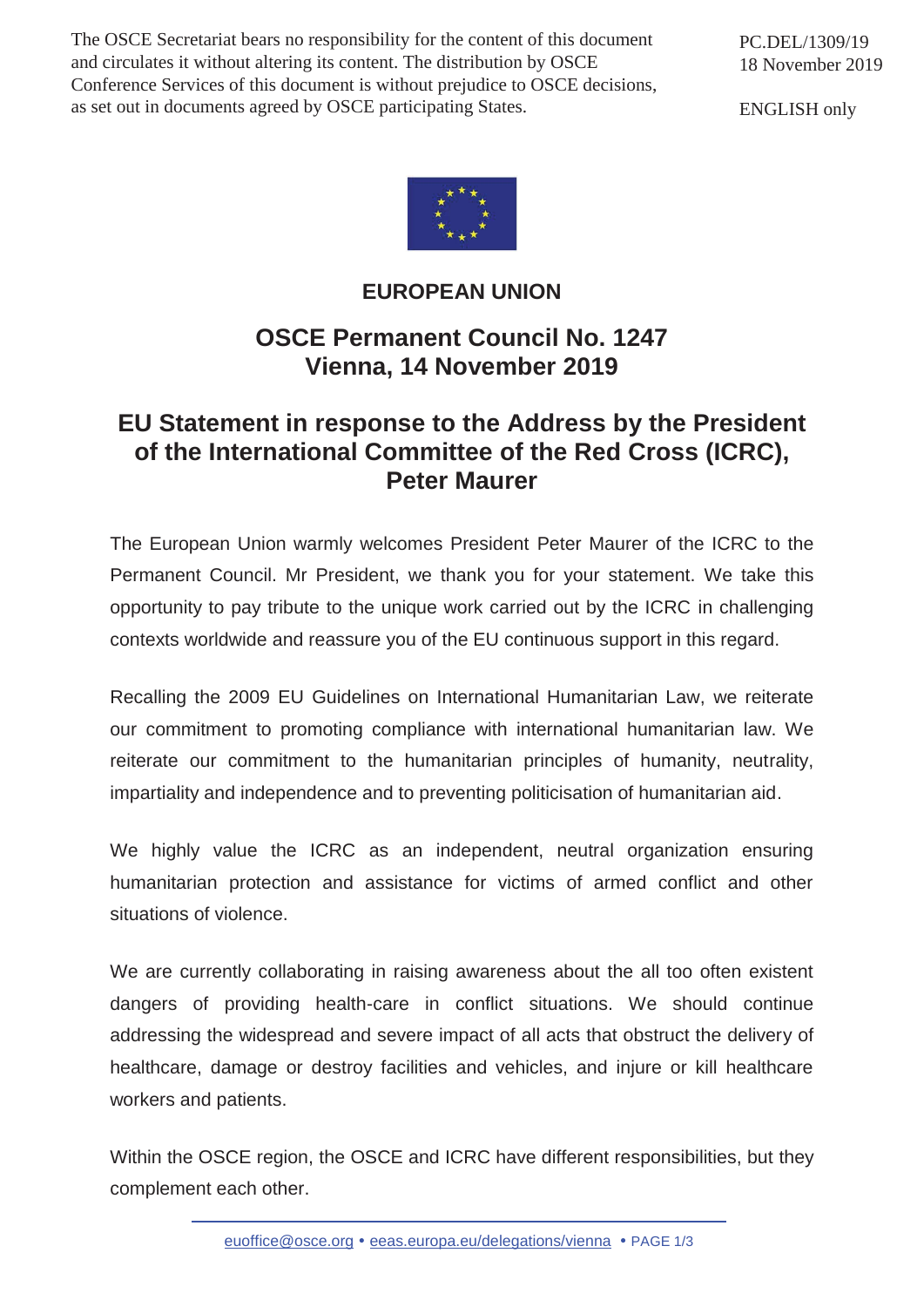The grave humanitarian crisis caused by the conflict in eastern Ukraine and the illegal annexation of Crimea and Sevastopol continues to affect millions of civilians. Reports by the ICRC, the UN as well as the OSCE have documented the severe patterns of human rights violations and abuses. As one of few humanitarian actors operating in non-government controlled areas in eastern Ukraine, your work on the ground to restore vital infrastructure, including access to drinking water, to deliver humanitarian aid to those in need, to train children and adults about mine risks, as well as your work related to detainees and missing persons is crucial. Helping children living along the contact line to avoid the dangers of conflict is another example of your vital work. However, the ICRC still faces severe restrictions, particularly in non-government controlled areas, and continues to be denied access to the illegally annexed Crimea. Guaranteed safe and unimpeded humanitarian access throughout Ukraine is vital. The ICRC and the OSCE have also been working closely on the issue of exchange of detainees in the Ukraine conflict. We call for the ICRC to receive full, safe and unimpeded access to all detainees and prisoners.

The OSCE area remains scarred by protracted conflicts and by difficult post-conflict situations. Our efforts in the OSCE go towards resolution of protracted conflicts and improving the situation of those affected. We commend the work of the ICRC in protecting the lives and dignity of victims of armed conflicts worldwide. In the OSCE region, we appreciate your work on missing persons, visiting detention facilities, and local confidence building measures. This is a concrete and valuable contribution towards our shared goal of stability and peace. However, humanitarian action cannot be a substitute for political solutions and we are determined to continue to push for political solutions of all these conflicts.

Forced displacement on a large scale continues to be a challenge also in the OSCE area. The work of the EU and of its Member States is beginning to yield results on the path towards a system for managing migration – jointly, sustainably, and in a manner respectful of human rights. Providing support and protection to people in